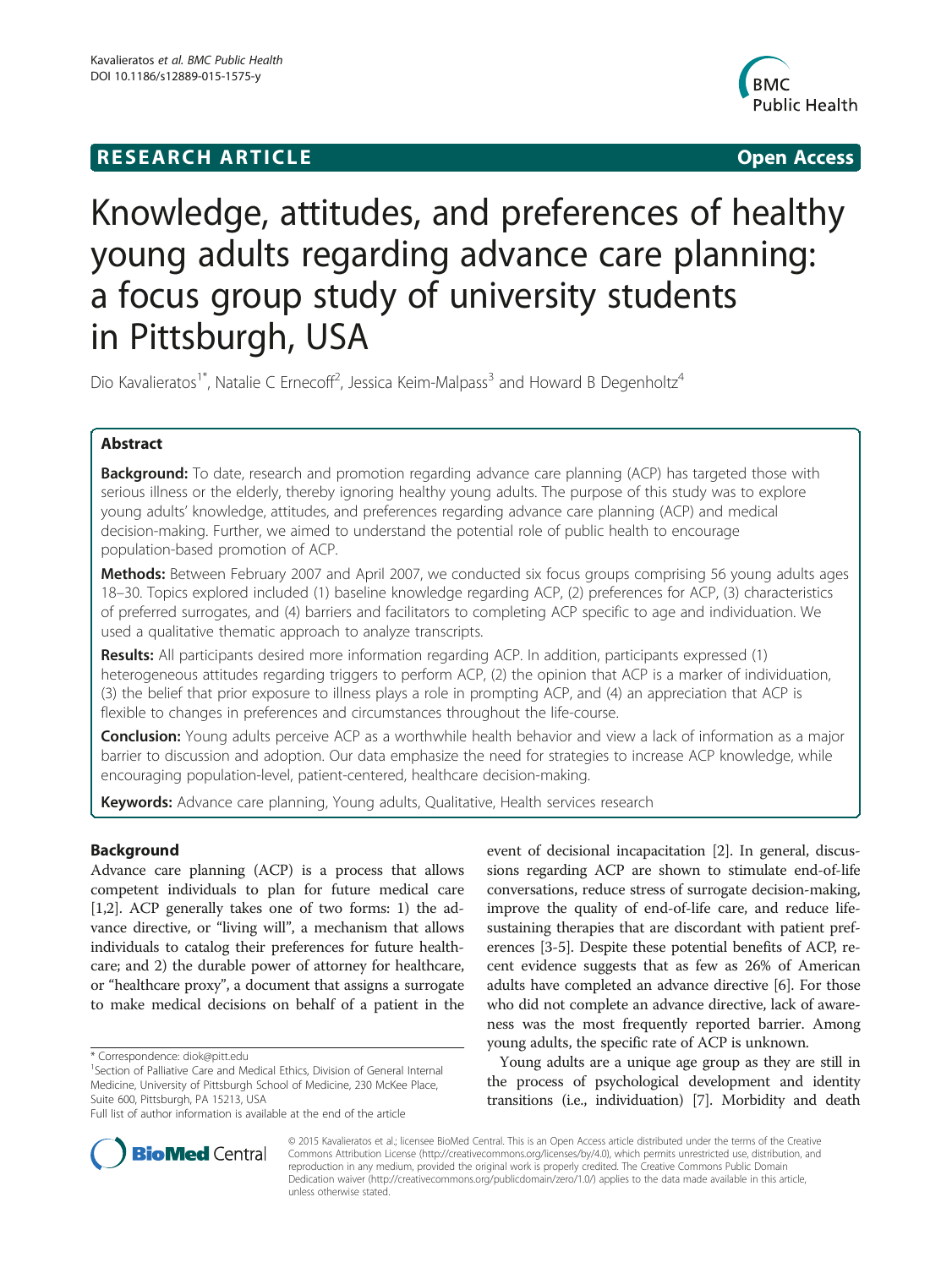among peers are not common in this age group, partly due to the general wellness among this demographic [\[8](#page-6-0)]. When deaths do occur, sudden and unexpected trauma-related events are the leading cause of mortality among those ages 15–24 years [\[8](#page-6-0)]. Death from cancer in young adulthood follows as the leading cause of non-trauma-related death [[9](#page-6-0)]. When a young adult is faced with a life-limiting or lifethreatening condition, planning of end-of-life care preferences does occur, although in limited frequency [\[10,11](#page-6-0)]. The role of ACP for young adults is not yet fully articulated; nevertheless, the American Academy of Pediatrics, the Institute of Medicine, and the World Health Organization recommend involvement of adolescents and young adults in care decisions and ACP as early as they are developmentally and emotionally ready [[12](#page-6-0)-[14](#page-6-0)].

There is a significant gap in the literature regarding ACP and healthy young adults. To date, public education and advocacy efforts regarding ACP have largely targeted older adults or those with serious illnesses. Research regarding ACP among young adults has almost exclusively been limited to individuals with life-limiting illnesses (e.g., HIV, cystic fibrosis) [\[10,11,15-17](#page-6-0)]. Existing research among healthy young adults has focused on exploring preferences for hospice care—a specific end-oflife service—as opposed to the variety of options that comprehensive ACP entails [\[18,19\]](#page-6-0). Although research has described ACP preferences among healthy adolescents [[20\]](#page-6-0), we are interested in the young adult population that has full legal capacity. In order to understand healthy young adults' perceptions of ACP, we conducted a focus group study of 18-30-year-old individuals recruited from the general public (i.e., not purposively recruited due to illness). Our research question was: "What are the knowledge, attitudes, and perceptions of generally healthy young adults regarding ACP?" This study serves as a first step in exploring the knowledge of this population regarding ACP, their readiness to learn and act, and their views and needs toward this proactive health behavior.

#### Methods

Given the paucity of knowledge regarding healthy young adults and ACP, we chose a focus group design to gain a broad understanding of this population's perspectives. In contrast to individual interviews, focus groups allow for dynamic interaction and collective learning between participants [\[21](#page-6-0)]. The institutional review board of the University of Pittsburgh approved our study protocol (#05-11091). All participants provided informed consent prior to study procedures.

#### Participants

This study was performed at two universities in Pittsburgh, Pennsylvania. One university is a public university with a

diverse urban campus that draws commuter students from outlying suburban communities, whereas the other is a private university. We recruited a convenience sample [[22](#page-6-0)] through advertisements in campus newspapers and through advertisements on [www.Facebook.com](http://www.facebook.com) that were restricted to students from either of the two universities. Participants were eligible if they were current undergraduates or graduate students, and between 18–30 years old. Participants received \$20 compensation and dinner during the session.

# Data collection

One author (DK) conducted six focus groups between February and April 2007. Group sessions lasted approximately 90 minutes each. We assigned participants to groups based on gender and age to promote diverse discussions within each session.

Participants completed a survey before the discussion assessing four domains: 1) demographics, 2) level of prior exposure, 3) baseline knowledge of advance directives, and 4) prior completion of ACP. Prior exposure was assessed through two questions: "Have you ever had a serious illness that required hospitalization, or continued medical monitoring, and placed you at risk for death and/or serious illness?" and "Has anyone in close contact to you (i.e., family, friends) experienced a serious illness that required hospitalization, or continued medical monitoring, and placed them at risk for death and/or serious illness?" Lastly, we asked participants to provide a freetext definition of an advance directive.

We developed a semi-structured discussion guide based on a literature review regarding ACP knowledge and preferences (Table [1\)](#page-2-0). First, we elicited participants' general attitudes towards healthcare decision-making, including barriers and facilitators. We asked participants to discuss their general perceptions of ACP, such as its purpose, benefits, and drawbacks. From there, we engaged participants in a discussion regarding their preferences for surrogate decision-making. For those interested in designating a surrogate, we inquired about the qualities and behaviors of an ideal surrogate. Lastly, we asked participants what types of information about ACP that they believed they and their peers would benefit from learning, and how they believe this information would be best disseminated.

We approached quality control in a number of ways. First, a multidisciplinary team developed the interview guide. Second, our senior author, a health services researcher with expertise in mixed methods periodically reviewed transcripts during the course of the study to ensure the moderator's interviewing quality (e.g., use of probes, cadence, tone). Third, the moderator regularly met with the senior author to debrief. Lastly, our study design, analysis, and reporting adhere to the RATS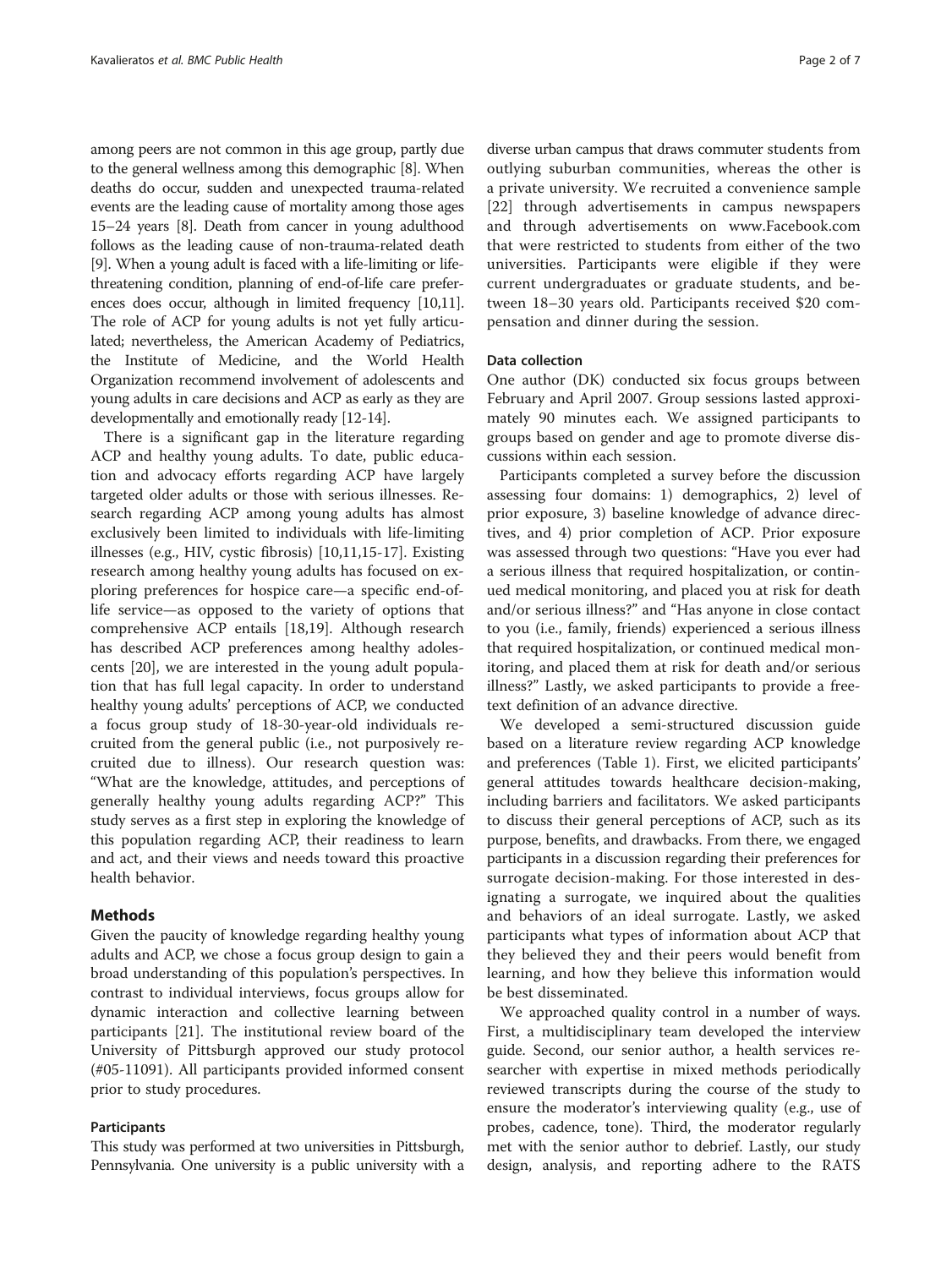<span id="page-2-0"></span>Table 1 Semi-structured interview guide: domains of interest and sample questions

| <b>Domain of interest</b>                   | Sample question                                                                                                              |  |  |
|---------------------------------------------|------------------------------------------------------------------------------------------------------------------------------|--|--|
| Ice-breaker exercise                        | "What does the term 'autonomy' mean to you?"                                                                                 |  |  |
| Attitudes regarding medical decision-making | "How comfortable do you feel making serious decisions about your own health care?"                                           |  |  |
|                                             | "What would make you more comfortable?"                                                                                      |  |  |
|                                             | "Why do you believe that advance healthcare planning exists?"                                                                |  |  |
|                                             | "When, if ever, do you believe that it is important to make your healthcare wishes known?"                                   |  |  |
| Preferences for surrogate decision-making   | "Would you prefer to make your own healthcare decisions, or would you prefer<br>that someone else make them on your behalf?" |  |  |
|                                             | "How do you believe that a surrogate comes to a decision on your behalf?"                                                    |  |  |
|                                             | "How would you prefer that a surrogate would come to a decision on your behalf?"                                             |  |  |
| Preferences for ACP promotion               | "How would you prefer to learn more about advance care planning?"                                                            |  |  |
|                                             | "What kinds of things do you think would be helpful for you and your peers to<br>know about advance care planning?"          |  |  |

guidelines for qualitative research, which focus on research relevance, appropriateness of qualitative methods to answer the research question, transparency of procedures, and soundness of interpretive approach [\[23](#page-6-0)].

#### Qualitative analysis

We used template analysis, a qualitative approach that combines content analysis and grounded theory [\[24](#page-6-0)]. Template analysis flexibly integrates a priori assumptions and hypotheses for a hybrid inductive/deductive analytic process. Data analysis was performed iteratively, with the initial codebook prepared from an extensive literature review. Within 48 hours after every focus group, audio recordings were transcribed verbatim, and we verified transcripts against the original recording to ensure transcription accuracy. Transcripts were compared with the moderator's field notes to further ensure completeness. Within five days of each focus group, two investigators (DK and TKO) coded each transcript independently. Using the constant comparative technique [\[25\]](#page-6-0), text units were compared with previously coded data to ensure stability and relevance of themes. Coding meetings were held until coders reached full consensus on definitions and application of codes. We determined that thematic saturation, the point at which no new themes, patterns, or relationships emerge from the data [\[26,27](#page-6-0)], occurred after the fifth group; we conducted one additional group to ensure saturation. Qualitative analysis was performed through a process of matrix and compound query retrieval using NVivo (QSR International, Doncaster, Australia).

#### Demographic survey analysis

We analyzed survey data with descriptive statistics using Stata/IC (StataCorp, College Station, TX). We conducted a content analysis of the free-text definitions of "advance directive" provided by participants in their surveys. Two coders independently categorized these responses using a pre-specified taxonomy developed by the study team.

#### Results

We conducted six focus group sessions involving a total of 56 young adults (14 men and 42 women, 6–13 per group). Participants were between 18 and 30 years old (median age, 21). Forty-three percent  $(n = 24)$  of partici-pants were non-white (Table [2\)](#page-3-0). One-tenth  $(11\%, n=6)$ of our participants expressed "primary exposure" (i.e., personal experience with critical illness), and  $64\%$  (n = 36) met our definition of having "secondary exposure" (i.e., critical illness and/or death of a close contact).

#### Baseline knowledge of advance directives

Most often, participants expressed that advance directives are a repository of treatment preferences  $(n = 31,$ 62%), activated when a person is unable to make their own decisions ( $n = 24$ , 48%). The most common misconception regarding advance directives was that they are a financial Last Will and Testament ( $n = 12, 21\%$ ).

#### Qualitative themes regarding advance care planning

Given the focus group design of our study, the themes we present hereafter generally reflect the experience of multiple individuals; nevertheless, we also include perspectives shared by fewer individuals to document particularly salient viewpoints.

# Attitudes regarding medical decision-making The value of autonomous decision-making

Participants often described a perceived need or expectation of being self-reliant. Although some participants intertwined self-determination with the fact that they had relatively recently been granted adult legal standing, most participants felt that all capable adults should undertake some form of ACP: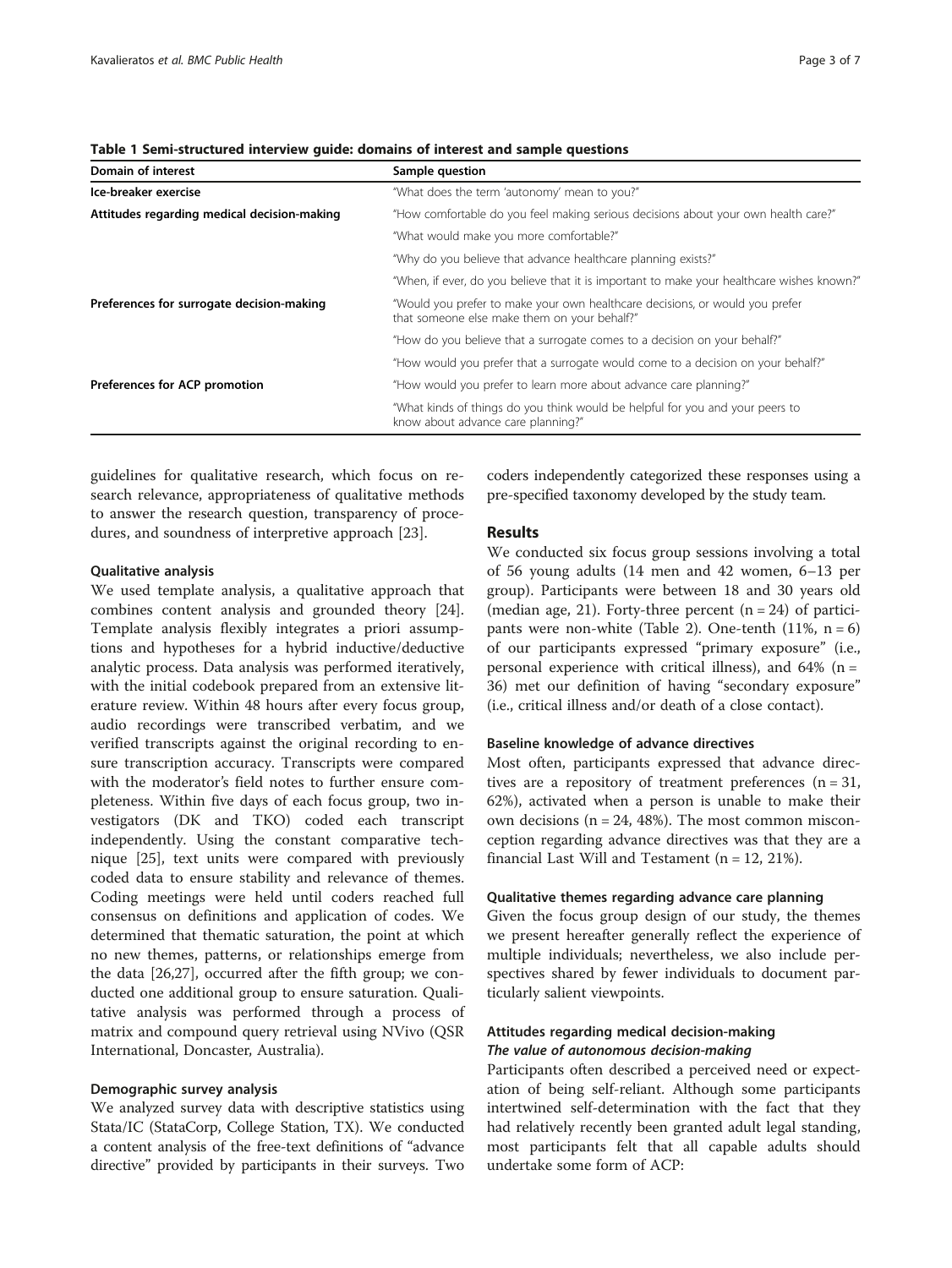<span id="page-3-0"></span>

|  | Table 2 Participant demographics, and prior experiences |  |  |
|--|---------------------------------------------------------|--|--|
|  | with and preferences for advance care planning          |  |  |

| Characteristic                                                  | n(%)                            |  |  |
|-----------------------------------------------------------------|---------------------------------|--|--|
|                                                                 | $N = 56$                        |  |  |
| Mean age (range)                                                | $21(18-30)$                     |  |  |
| Female gender                                                   | 42 (75)                         |  |  |
| Religious affiliation                                           |                                 |  |  |
| Christian                                                       | 36 (64)                         |  |  |
| Atheist                                                         | 4(7)                            |  |  |
| Jewish                                                          | 3(5)                            |  |  |
| Other                                                           | 13 (23)                         |  |  |
| Race                                                            |                                 |  |  |
| White                                                           | 40 (71)                         |  |  |
| African-American                                                | 8(14)                           |  |  |
| Asian and Pacific Islander                                      | 8(14)                           |  |  |
| Mean years of education                                         | 15 (i.e., undergraduate junior) |  |  |
| Planning to enter a helping profession <sup>a</sup>             | 26 (46)                         |  |  |
| Exposure                                                        | 42 (75)                         |  |  |
| Primary <sup>b</sup>                                            | 6(11)                           |  |  |
| Secondary <sup>c</sup>                                          | 36 (64)                         |  |  |
| Cancer-related                                                  | 18 (32)                         |  |  |
| Unexposed                                                       | 14 (25)                         |  |  |
| Prior experience with ACP <sup>d</sup>                          | 20 (36)                         |  |  |
| Discussion with parent                                          | 15 (27)                         |  |  |
| Discussion with partner                                         | 5(9)                            |  |  |
| Discussion with friend                                          | 2(4)                            |  |  |
| Discussion with physician                                       | 1(2)                            |  |  |
| Discussion with other relative                                  | 1(2)                            |  |  |
| Created an AD                                                   | 1(2)                            |  |  |
| Designated a health care proxy                                  | 1(2)                            |  |  |
| No prior experience with ACP                                    | 36 (64)                         |  |  |
| Participants interested in creating an AD <sup>e</sup>          | 41 (73)                         |  |  |
| Participants interested in designating a surrogate <sup>d</sup> | 37 (66)                         |  |  |
| Mother                                                          | 10                              |  |  |
| Either parent                                                   | 9                               |  |  |
| Sibling                                                         | 8                               |  |  |
| Father                                                          | 5                               |  |  |
| Non-spouse partner                                              | 3                               |  |  |
| Other relative                                                  | 1                               |  |  |
| Friend                                                          | >1                              |  |  |
| Not interested in surrogate designation                         | 19 (34)                         |  |  |

Legend: ACP = advance care planning, AD = advance directive. <sup>a</sup>The following disciplines were defined as helping professions: medicine, pharmacy, mental health, social work, rehabilitative sciences, and public health. <sub>.</sub><br><sup>b</sup>Defined as an affirmative response to: "Have you ever had a serious illness that

required hospitalization, or continued medical monitoring, and placed you at risk for death and/or serious illness?".

Defined as an affirmative response to: "Has anyone in close contact to you (family, friends, etc.) experienced a serious illness that required hospitalization, or continued medical monitoring, and placed them at risk for death and/or serious illness?". <sup>d</sup>Totals may exceed 100% due to subjects' ability to select multiple options. <sup>e</sup>Subjects were asked if they were interested in creating an advance directive and/or a health care proxy document within six months of the focus group interview.

I definitely feel very comfortable [creating an advance directive] because I think I am a real person. I am considered legal in the US to drink. I can smoke, so why can't I make an advance directive?

I feel most comfortable making this decision for myself, rather than having … my parents [decide] for me because, I mean, no one knows you better than you know yourself. So despite how uncertain you are or unwilling you might be to make these hard decisions, it's far better than having someone else make these decisions for you that you don't agree with.

For others, the need to be entirely self-determined was less important, and they were comfortable affording latitude to surrogates:

… I know kind of an idea of what I want and my fiancé has a general idea of what I'd want. … I'm kind of leaning toward that he would prolong [my life] longer than I would wish. But, that doesn't really bother me in any way. If they're his wishes, then they're my wishes, too.

#### Age as a moderating factor

Participants in all groups freely discussed their preferences for ACP. Nevertheless, some participants seemed uncomfortable entertaining the possibility of incapacitation in the near future:

Moderator: "Let's say that I were to give you the opportunity right now to create an advance directive. Would you [complete one]?"

Participant: "Hell no! At this point in my life, I don't want to be thinking about death."

Although age was mentioned as a motivator for some participants, others saw youth as a protective factor against the need to perform ACP.

I definitely could not [plan] now. I just can't plan for my own death now. … I'm too young. I'm just too healthy now. I guess what it would take for me to do it would be a brush with my own death and not even one of a family member. … I guess I would just really have to feel that my death were close.

#### The role of social independence

Participants in each group discussed the role of interpersonal relationships on their perceived need to conduct ACP. We frequently heard participants speak of triggers for ACP. Most often, these triggers related to the process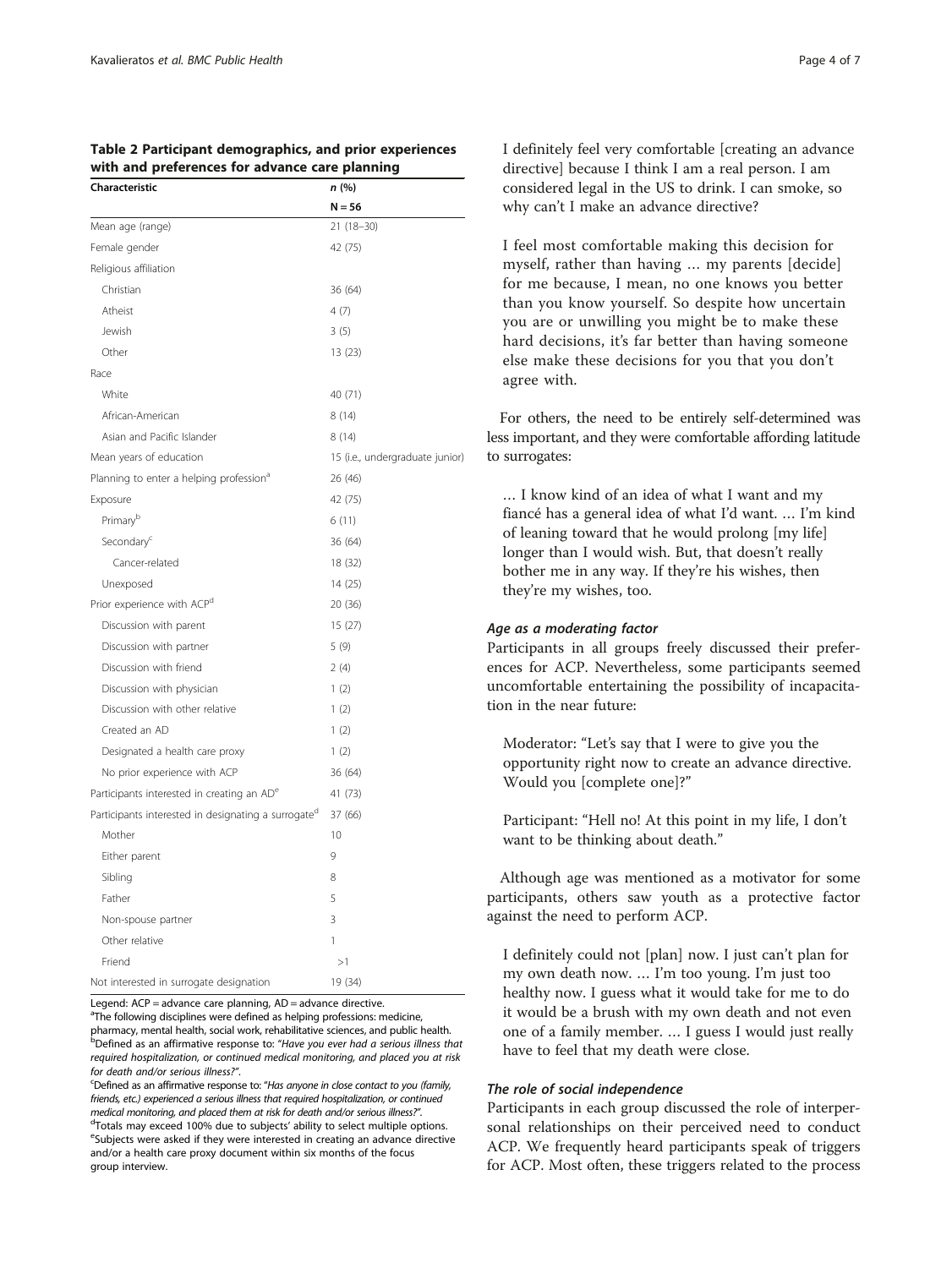of individuating from their family of origin, and living more independently than when they were minors. Conversely, some participants felt that without a romantic partner or children of their own, their newfound social independence obviated their need for ACP:

… I probably won't [complete an advance directive] because I don't really think that I have a need to, as horrible as that sounds. … Nobody really thinks that their life depends on me, so I don't have that much need for it.

#### The role of prior exposure

Participants spoke of the heightened need for ACP in light of serious illness. Participants who were the most vocal were those who had recent experiences with illness or death:

I would take you up on [creating an advance directive]. … [M]ainly because I lost my sister last year, and my mother's had a really hard time with it.

### Preferences for surrogate decision-making Family members as surrogates

Participants in all groups discussed their preferences for familial involvement in decision-making. Primarily, such discussions focused on participants' parents; however, participants who were in long-term relationships sometimes mentioned their preferences for partner authority. Several participants desired a combination of parental and partner surrogates, expressing their hopes that concordance could be reached:

I think that at this point in my life, I don't feel like I have a responsibility to write that down because if [incapacitation] would happen to me, it wouldn't be a particular burden on anyone but my parents and my fiancé, and maybe they could work it out together?

Other participants were uncomfortable with parental surrogates, distrusting a parent's ability to remain objective:

I don't particularly want my parents making my decision for me because I think that their judgment would be clouded because, you know, I'm their little girl. I'm their daughter; they adore me. I need someone more objective than that because, you know, parents try to beat the odds.

# Preferences for ACP promotion Appeals for more information

Participants in all groups were interested in more information on ACP options, even those who were not necessarily interested in completing an advance directive at the time of the group.

… [I]f I was more educated on specific healthcare policies or whatever, I think that I'd be more comfortable making these decisions. At this point in my life, I feel like I know what's important to me and I know enough about myself to make that type of decision.

#### **Discussion**

To our knowledge, this study is the first in-depth analysis of the knowledge and preferences of healthy young adults regarding ACP. Though other studies have investigated healthy young adults' perspectives on hospice care [[19](#page-6-0)], our broader examination of ACP provides a richer understanding of how ACP may be operationalized for this population. Some might argue that introducing ACP in healthy young adults is inappropriate given decisional inconsistencies, such as the inability to envision oneself in a future health state [\[28,29\]](#page-6-0). Although ACP for healthy young adults may seem premature, the fact that all of our participants wanted more information about ACP speaks to the appeal of educational intervention. Acquainting young adults with ACP topics may aid them in making decisions for their elders, in addition to their own eventual ACP process, even if it does not occur in the immediate future.

Our findings are consistent with guiding theory in ACP research. Multiple groups have published on the applicability of the stages of change models to behavior change in ACP, such as the Transtheoretical Model [[30-33](#page-6-0)]. In the Transtheoretical Model, individuals progress through five stages (i.e., precontemplation, contemplation, preparation, action, and maintenance) [\[34](#page-6-0)]. Our finding that most young adults know very little about ACP, but are willing to learn more places them in either the precontemplation and contemplation stage, respectively. Those in precontemplation have not been introduced to ACP or do not want to engage in ACP activities. Likewise, the participants in contemplation were willing to gather information about the purpose of the behavior and think about prioritizing it in aspects of their own lives. Our findings are in line with work by Fried and colleagues, who demonstrated that roughly half of individuals aged sixty-five and older are in either the precontemplation or contemplation stages regarding ACP [[31\]](#page-6-0). In the present study, we observed that the proportion of young adults in the precontemplation and contemplation stages is even greater than that in older adults. This finding is reasonable given the relatively higher frequency with which ACP is discussed and applied in the latter group.

To date, much of the literature regarding ACP has focused on older adults. Adding data on young adults is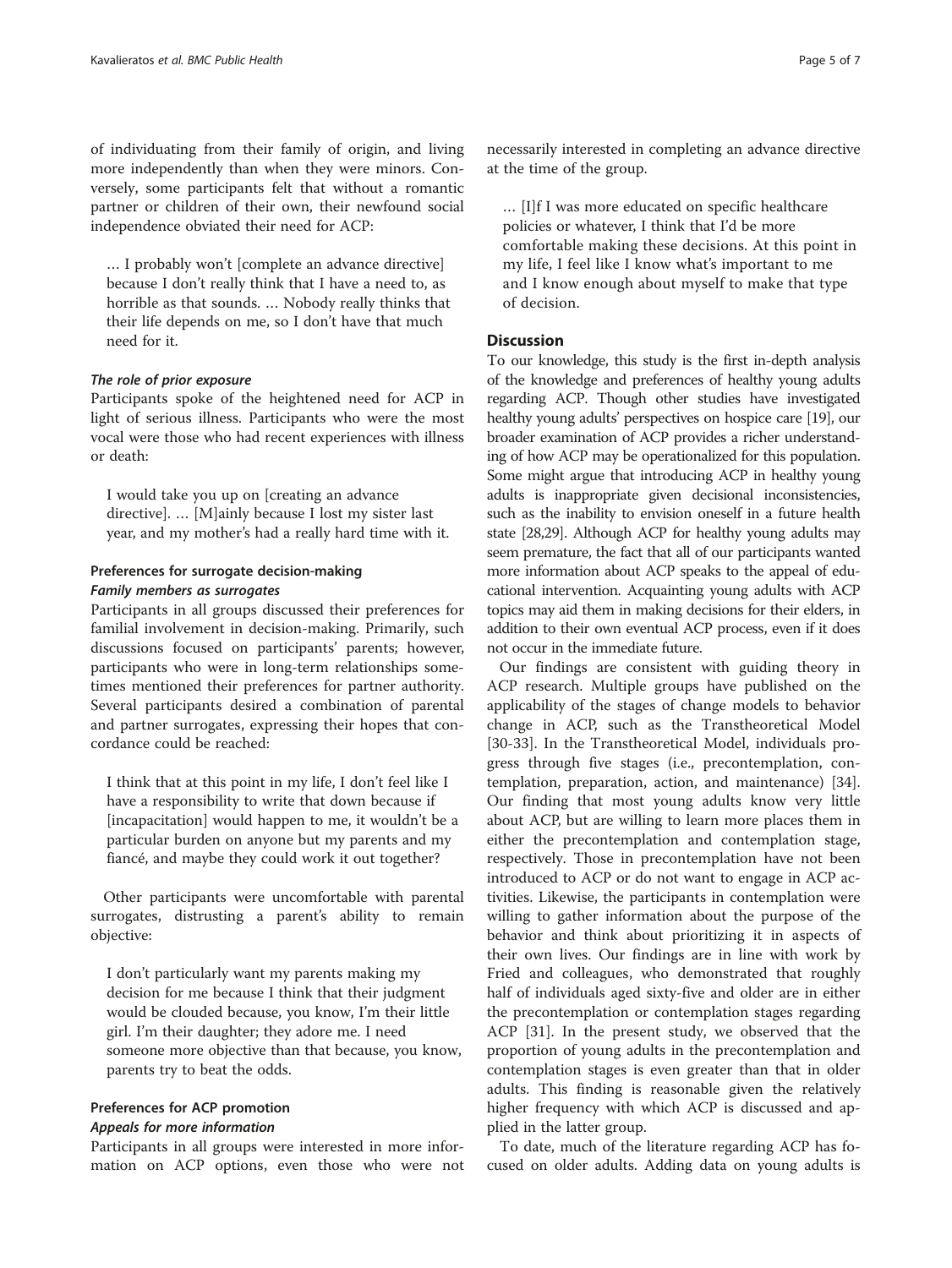needed. First, a lack of young adult ACP educational interventions deprives educational opportunities for those who will likely act as surrogate decision makers for their elders. Second, ACP education may help young adults conceptualize their own end-of-life circumstances, helping them through the process of ACP along the life-course.

Young adults in our study exhibited significant misunderstandings regarding ACP. Paired with a unanimous desire to learn more, this may indicate a role for public health to educate young adults regarding ACP. Even if young adults choose not to perform ACP immediately, exposure to information may facilitate ACP when deemed appropriate. Further, this act of priming may promote relevant discussions with their contacts, thereby potentially increasing the likelihood of preferred outcomes for both themselves and for those whom they may serve as surrogates. We identified a subset of participants who, after learning more, were quite eager to engage in ACP themselves. These findings suggest the potential benefit of an educational intervention to prepare this cohort as surrogate decision makers, while simultaneously providing a prelude to their own ACP process.

Several limitations merit comment. First, our sample was a convenience sample derived from one city; therefore, the perspectives captured herein are not generalizable to all young adults. Further, our sample may not represent the overall young adult population regarding education and socioeconomic status (all participants had completed at least some college), both of which may influence engagement in healthcare decision-making. As such, our findings may be an overstatement of ACP knowledge in the overall young adult population. It is reasonable to hypothesize that individuals with less education and less concerned with healthcare may have reduced comprehension of ACP definitions and goals. Lastly, these data are from 2007; nevertheless, they address an important gap in the literature, as this remains the first study to broadly explore young adults' knowledge, attitudes, and preferences regarding ACP.

Future research should seek to identify young adultcentered models of shared decision-making, which reflect one's developmental stage and readiness to undertake ACP for themselves or—more likely—as surrogates for older generations. Such models of ACP must be flexible to allow for goal alteration over time. Given our findings, young adults may prefer to become informed and work through states of readiness culminating (perhaps years later) with their own advance directive or designation of a healthcare proxy.

Appeals have been made for public health to promote population-based healthcare engagement through ACP [[35,36\]](#page-6-0). A recent commentary in the American Journal

of Public Health argues that empowering individuals to engage in ACP is clearly within the purview and mission of public health [[35\]](#page-6-0). Nevertheless, it remains that providing knowledge and communication regarding ACP is a necessary first step to promoting this health behavior. Future research is needed to understand the mechanisms by which public health can engender meaningful healthcare decision-making among all facets of the population, regardless of age or health status.

#### Conclusions

This study offers an initial examination of knowledge, attitudes, and preferences of healthy young adults regarding ACP. Our findings suggest that 1) relatively few young adults fully understand ACP concepts, and 2) all young adults in our sample desired to learn more about ACP. The confluence of these two factors presents a gap that public health practice is well-suited to fill, beginning with educational interventions. Our work provides a roadmap for understanding how to operationalize recent calls for the public health community to promote population-based healthcare decision-making [[35](#page-6-0),[36](#page-6-0)].

#### Abbreviation

ACP: Advance care planning.

#### Competing interests

The authors declare that they have no competing interests.

#### Authors' contributions

DK conceived of the study, conducted the interviews, led data analysis, and drafted the manuscript. NCE and JKM contributed to data analysis and drafting of the manuscript. HD assisted in study design, data analysis, and critical editing of the manuscript. All authors read and approved the final manuscript.

#### Acknowledgements

Dr. Kavalieratos received an unrestricted research grant from the late G. Alec Stewart, on behalf of the University of Pittsburgh Honors College, to conduct this study. Dr. Kavalieratos receives support from grant number K12HS022989 from the Agency for Healthcare Research and Quality. The content is solely the responsibility of the authors and does not necessarily represent the official views of the Agency for Healthcare Research and Quality. Dr. Kavalieratos also receives support from a Junior Faculty Career Development Award from the National Palliative Care Research Center. Our funding agencies played no role in study design, data collection, analysis, and interpretation, as well as in writing the manuscript. We thank Teresa Orkoskey, PharmD for her assistance as a qualitative reviewer. Additionally, we thank David Barnard, PhD JD, Rhonda Gay Hartman, PhD and William Klein, PhD, for their constructive suggestions to this study. Importantly, we are indebted to our participants for their time and perspectives.

#### Author details

<sup>1</sup>Section of Palliative Care and Medical Ethics, Division of General Internal Medicine, University of Pittsburgh School of Medicine, 230 McKee Place, Suite 600, Pittsburgh, PA 15213, USA. <sup>2</sup>Department of Behavioral and Community Health Sciences, Graduate School of Public Health, University of Pittsburgh, Pittsburgh, PA, USA. <sup>3</sup>School of Nursing, University of Virginia Charlottesville, VA, USA. <sup>4</sup>Department of Health Policy and Management Graduate School of Public Health, University of Pittsburgh, Pittsburgh, PA, USA.

Received: 27 October 2014 Accepted: 19 February 2015 Published online: 27 February 2015